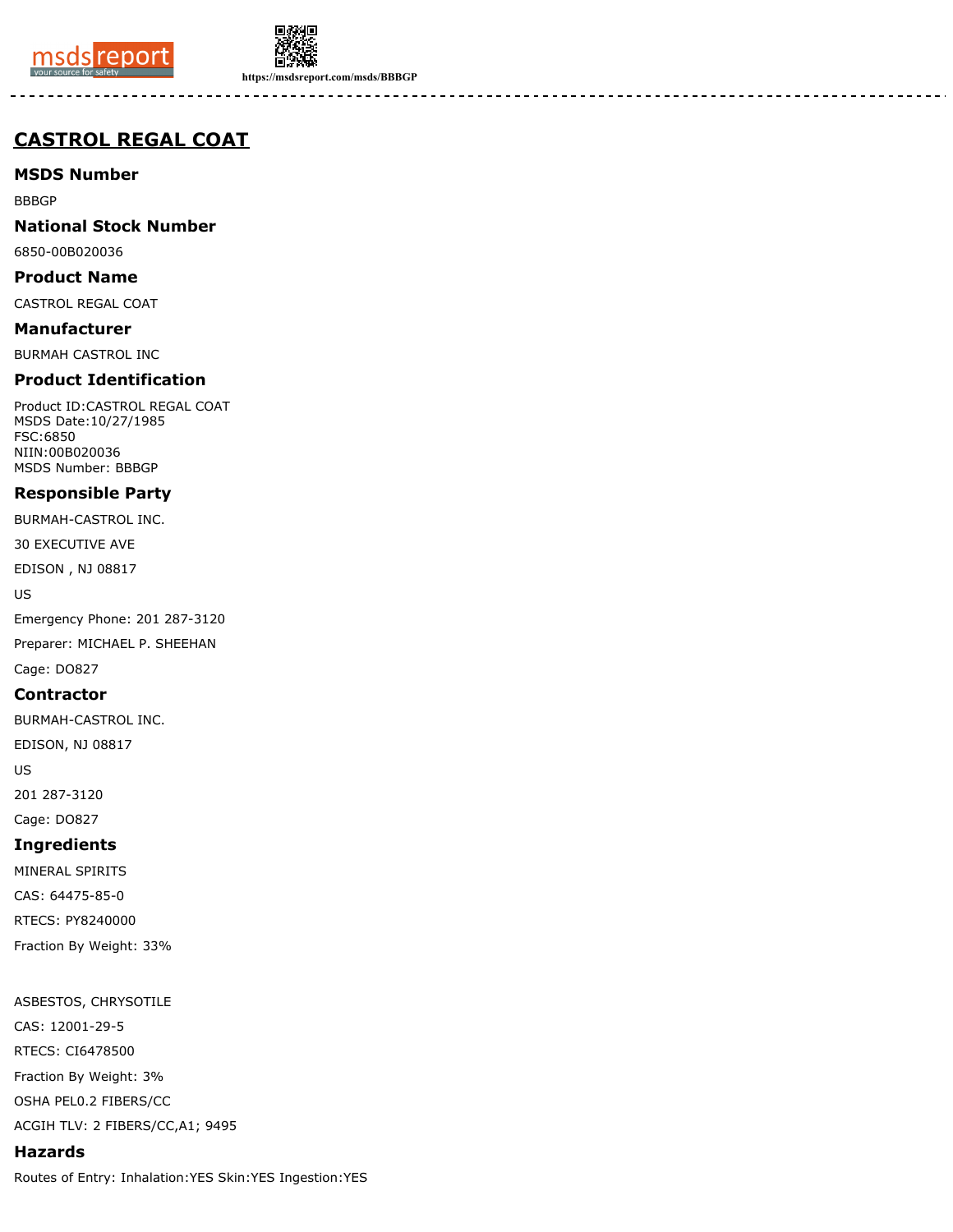



**https://msdsreport.com/msds/BBBGP**

Health Hazards Acute and Chronic:MAY CAUSE SEVERE IRRITATION TO EYES,MILD IRRITATION AND POSSIBLE DERMATITIS TO SKIN.INHALATION MAY CAUSE HEADACHES,NAUSEA AND DIZZINESS. Effects of Overexposure:SAME AS SYMPTOMS FOR ACUTE AND CHRONIC

#### **First Aid**

First Aid:INHALATION:REMOVE FROM AREA OF VAPORS.APPLY OXYGEN AND ARTIFICIAL RESPIRATION.EYES:FLUSH EYES WITH CLEAR WATER UNTIL IRRITATION SUBSIDES.CONTACT A PHYSICIAN AS SOON AS POSSIBLE.SKIN:WIPE OR USE WATERL ESS HANDCLEANER,WASH SKIN WITH SOAP ANDWATER.INGESTION:DONOT INDUCE VOMITING,CONTACT A PHYSICIAN.

## **Fire Fighting**

Flash Point Method:TCC Flash Point:108 Lower Limits:0.7 Upper Limits:6.0 Extinguishing Media:DRY CHEMICAL,CARBON DIOXIDE,FOAM,WATER FOG Fire Fighting Procedures:USE AIR-SUPPLIED RESCUE EQUIPMENT FOR ENCLOSED AREAS.COOL EXPOSED CONTAINERS WITH WATER Unusual Fire/Explosion Hazard:TYPICAL FOR COMBUSTIBLE SOLVENT.

#### **Accidental Release**

Spill Release Procedures:REMOVE ALL IGNITION SOURCES.VENTILATE AREA WELL IF ABOVE TLV USE SELF CONTAINED BREATHING APPARATUS.COVER AND CONTAIN SPILL WITH ABSORBANT MATERIAL.USE NON-SPARKING TOOLS TO SHOVEL INTO CONT.

#### **Handling**

Handling and Storage Precautions:STORE AND USE ONLY IN WELL VENTILATED AREAS,AWAY FROM ALL IGNITION SOURCES.STORE WITH CONTAINERS TIGHTLY SEALED.

Other Precautions:FOLLOW GOOD PERSONAL HYGIENE PRACTICES.

#### **Exposure Controls**

Respiratory Protection:ORGANIC VAPOR MASK. Ventilation:LOCAL EXHAUST RECOMMENDED. FAN IF NEEDED. Protective Gloves:USE CHEMICALLY RESISTANT GLOVES. Eye Protection:USE SPLASH GOGGLES. Other Protective Equipment:USE CHEMICALLY RESISTANT APRON OR OTHER CLOTHING TO AVOID PROLONGED SKIN CONTACT. Supplemental Safety and Health

## **Chemical Properties**

Boiling Pt:B.P. Text:318-380F Vapor Pres:2.0 Vapor Density:4.90 Spec Gravity:1.09 Evaporation Rate & Reference:0.21 Solubility in Water:NEGLIGIBLE Appearance and Odor:BLACK,THIXOTROPIC MASTIC,PETROLEUM ODOR. Percent Volatiles by Volume:58

## **Stability**

Stability Indicator/Materials to Avoid:YES AVOID STRONG OXIDIZING AGENTS LIKE LIQUID CHLORINE AND CONCENTRATED OXYGEN. Hazardous Decomposition Products:CARBON MONOXIDE,CARBON DIOXIDE,SMOKE UPON IGNITION POSSIBLY FREE ASBESTOS AT EXTREMELY.

#### **Disposal**

Waste Disposal Methods:CONTROLLED INCINERATION OR METHOD IN COMPLIANCE WITH LOCAL,STATE AND FEDERAL REGULATIONS REGARDING HEALTH,AIR AND WATER POLLUTION.

Disclaimer (provided with this information by the compiling agencies): This information is formulated for use by elements of the Department